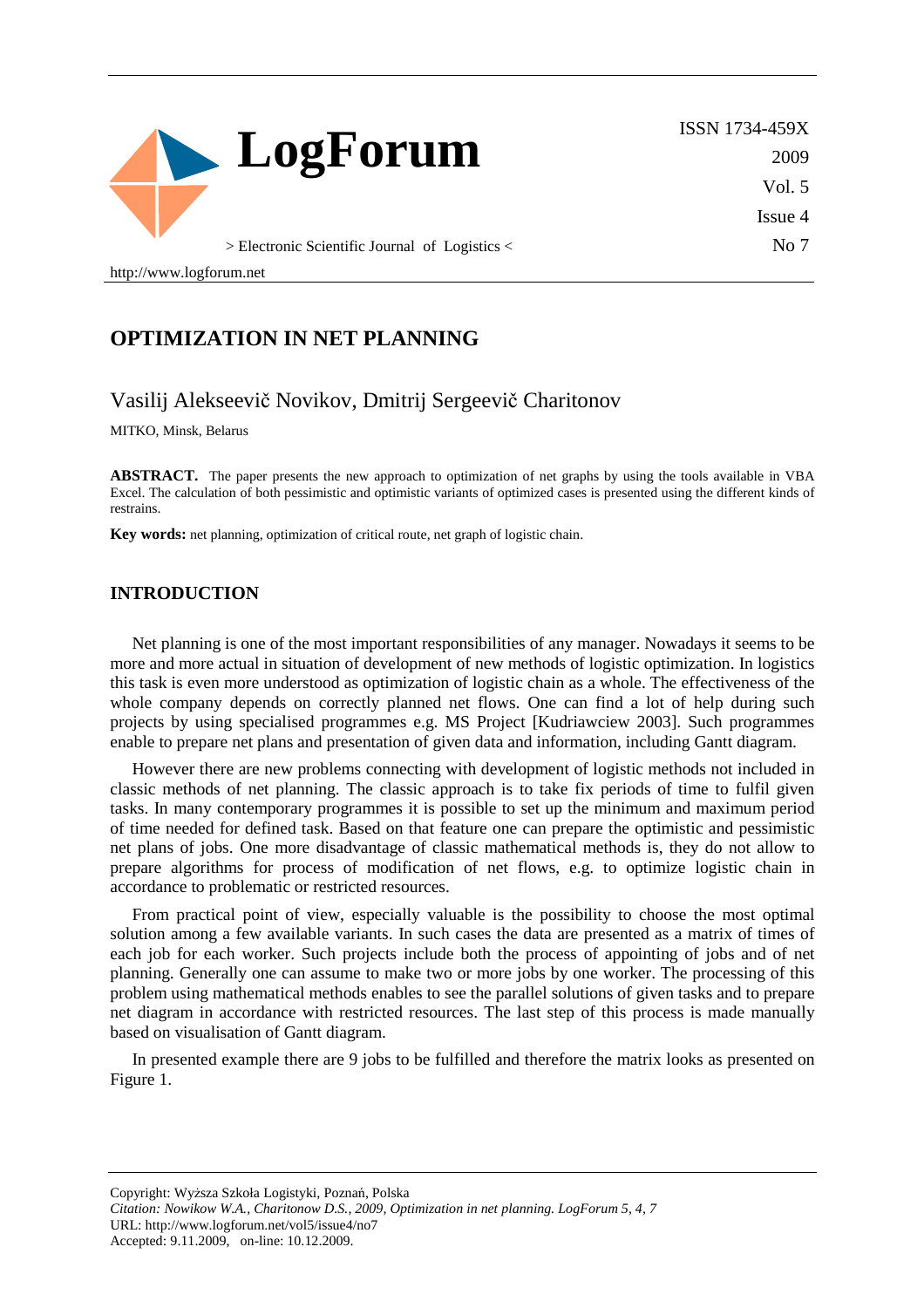| $\bullet$                                                |  | 4 43 12 32 22 21 6 90    |  |               |
|----------------------------------------------------------|--|--------------------------|--|---------------|
| $\overline{4}$                                           |  | 12 34 34 123 52 46 66 76 |  |               |
| $\sqrt{2}$                                               |  | 8 32 67 221 32 12 19 99  |  |               |
| $11 -$                                                   |  | 7 12 78 21 94 135 5 7    |  |               |
| $A =   100 \t 3 \t 6 \t 21 \t 56 \t 31 \t 19 \t 55 \t 6$ |  |                          |  |               |
| $\overline{12}$                                          |  | 65 22 41 7 83 22 17 88   |  |               |
| 43                                                       |  | 44 2 72 87 25 55 34 175  |  |               |
| 21                                                       |  | 5 54 53 95 35 110 43 43  |  |               |
| 1000-                                                    |  | 8 11 33 63 16 19 45      |  | <sup>18</sup> |
|                                                          |  |                          |  |               |

 Fig. 1. Net matrix for 9 jobs Rys. 1. Macierz sieci dla 9 zadań

Workers are given in the rows of this matrix and jobs are given in the columns. If the worker *i*  cannot take the job  $j$  than the value  $A_{ii}$  is respectively higher.

For further calculations for net diagram for given 9 jobs the graph presented at Fig. 2 was chosen.



 Fig. 2. Net graph Rys. 2. Diagram sieci

Nodes of this graph are the points of beginning and ending of jobs and the lines are the processes of fulfillment of jobs. Every node has its own number. The time needed for every job is given on the lines respectively.

According to general requirements the nodes have to be numbered in very restricted way. This part of the process is called graph ranking. Number 1 is always placed at the beginning of net graph. The next nodes are numbered in accordance with the sequence how the jobs will succeed each other. Corresponding jobs should be marked in the same colour and in other unambiguous way. The process of preparing the ranking of parts of net has to be preceded manually and requires a lot of experience and attention especially when there are a lot of nodes. This part is very difficult to obtain the right results, because during the process of calculation and optimization the diagram could be modified at every step. The general algorithm of evaluation of parameters of net graph with any pattern of numbering of nodes is provided. Moreover the algorithm allows that some nodes could be not numbered and such situation could be the condition for optimization process. Although the presented algorithm looks for solution a little slower than previous ones but it includes in the process every data and condition. The realization of this algorithm by VBA is as follows: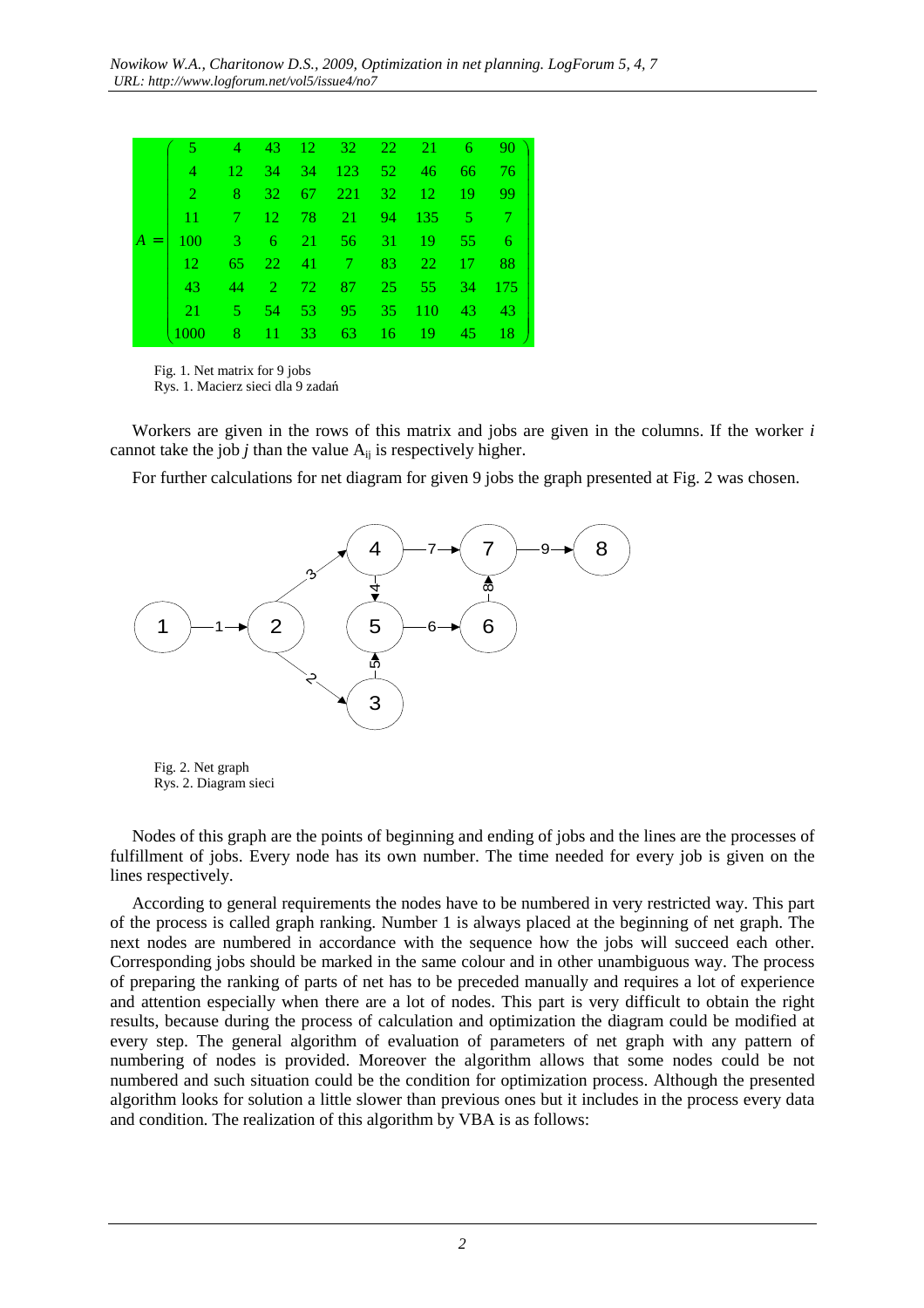```
Dim ii(), jj(), kk(), rn(), rk(), pn(), pk(), kod()
Dim ie 
Dim kpytj As Single 
Public Sub pytj() 
ie = Cells(1, 1)ReDim ii(1 To ie), jj(1 To ie), kk(1 To ie), rn(1 To ie) 
ReDim rk(1 To ie), pn(1 To ie), pk(1 To ie), kod(1 To ie) 
For i = 1 To ie
ii(i) = Cells(i + 1, 1): ii(i) = Cells(i + 1, 2): kk(i) = Cells(i + 1, 3)
Next i 
f = xxxx(): Cells(1, 4) = "rn": Cells(1, 5) = "rk": Cells(1, 6) = "pn": Cells(1, 7) = "pk"
For i = 1 To ie
Cells(i + 1, 4) = rn(i): Cells(i + 1, 5) = rk(i): Cells(i + 1, 6) = pn(i): Cells(i + 1, 7) = pk(i)
If rk(i) = pk(i) Then: Cells(i + 1, 8) ="*"
Else: Cells(i + 1, 8) =""
End If: Next i 
Cells(1, 8) = kpytj: Cells(1, 9) = "êð_ïóòü"
End Sub 
Public Function xxxx(x): kodd = 0While kodd = 0kodd = 1For i = 1 To ie: If kod(i) = 0 Then: kodd = 0: ikod = 0
For j = 1 To ie: If kod(j) = 0 Then: If ii(i) = ji(j) Then
ikod = 1: GoTo abc 
End If: End If: Next j 
abc: If ikod = 0 Then: rkk = 0For i = 1 To ie
If kod(j) = 1 Then: If ii(i) = jj(j) Then: If rkk < rk(j) Then
rkk = rk(i)End If: End If: End If: Next j 
rn(i) = rkk: rk(i) = rkk + kk(i): kod(i) = 1End If: End If: Next i: Wend 
kpytj = 0For i = 1 To ie: kod(i) = 0: If kpytj < rk(i) Then: kpytj = rk(i)End If: Next i: kodd = 0While kodd = 0kodd = 1For i = 1 To ie: If kod(i) = 0 Then
kodd = 0: ikod = 0
For j = 1 To ie: If kod(j) = 0 Then: If ii(j) = ji(i) Then
ikod = 1: GoTo abc1
End If: End If: Next j 
abc1: If ikod = 0 Then
rkk = kpytj
```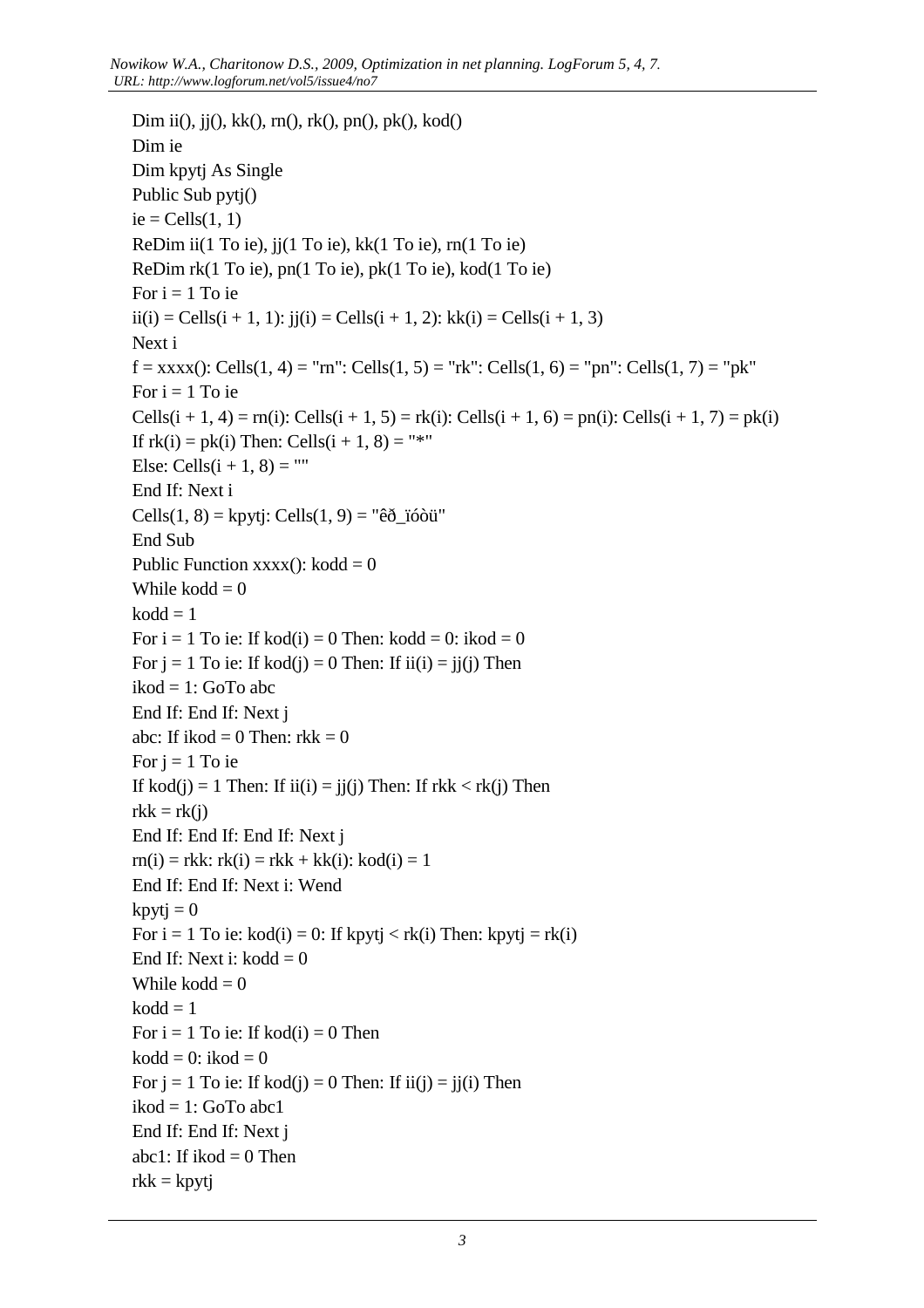For  $i = 1$  To ie If kod(j) = 1 Then: If ii(j) = jj(i) Then: If  $rkk > pn(i)$  Then  $rkk = pn(i)$ End If: End If: End If: Next j  $pk(i) = rkk$ :  $pn(i) = rkk - kk(i)$ :  $kod(i) = 1$ End If: End If: Next i: Wend  $xxxx = 0$ End Function

The algorithm is calculated in Excel and results are presented at Figure 3. Two first columns present the beginning and ending of jobs. The third column – the period of time needed for a job. The obtained solution gives the rescheduling of point of start and finish of the jobs and the length of critical route (кр\_путь). Stars indicate the segments of critical route.

|                |              | R |   |     |     |    | G  |          |         |  |
|----------------|--------------|---|---|-----|-----|----|----|----------|---------|--|
|                | 9            |   |   | lm. | rk  | рn | pk | 31       | кр_путь |  |
| o              |              | o |   |     |     | Θ  |    | ÷        |         |  |
| 3              | o            | 4 | З |     |     |    | 4  | ÷        |         |  |
| 4              | o            | 3 | o |     | 3   |    | 3  | ÷        |         |  |
| 5              | 3            | 5 | 5 | 3   | 8   | э  | 8  | ÷.       |         |  |
| 6              | 4            | 5 |   |     | 8   |    | 8  | ¥.       |         |  |
| ᠇              | 4            | ᅮ |   |     | 4.4 | 15 | 22 |          |         |  |
| 8              | 5            | 6 | 6 | 8   | 14  | 8  | 14 | ÷        |         |  |
| 9              | 6            | ᅮ | 8 | 14  | 22  | 14 | 22 | *        |         |  |
| 10             | $\mathbf{r}$ | 8 | 9 | 22  | 31  | 22 | 31 | ÷        |         |  |
| $\overline{A}$ |              |   |   |     |     |    |    | <b>+</b> |         |  |

 Fig. 3. Results of net planning Rys. 3. Wyniki planowania sieciowego

To find the optimal solution for net graph presented at Figure 1, one can use the matrix X identical in size with matrix A. The symbol  $x_{ij}$  mean the job  $j$  is performed by worker  $i$ . In opposite situation  $x_{ii} = 0$ .

The aim of the function is to minimize the critical route of net graph. If the period of time needed for job  $i$  is described by  $c_i$ , than for given (simple) example only three routes are possibly:

```
d_1 = c_1 + c_2 + c_5 + c_6 + c_8 + c_9d_2 = c_1 + c_3 + c_7 + c_9d_3 = c_1 + c_3 + c_4 + c_6 + c_8 + c_9
```
Such a simple example was chosen only to make easier to show the process of mathematical method for settlement of parallel branches of the net graph. The value K=max(d) presents the critical route.

One job can be carried out only by one worker:

$$
Sxi = \sum_{i} x_{ij} = 1
$$
 (1)

In connection with equation  $(1)$  the length of period of time needed for work  $c_i$  is equal to: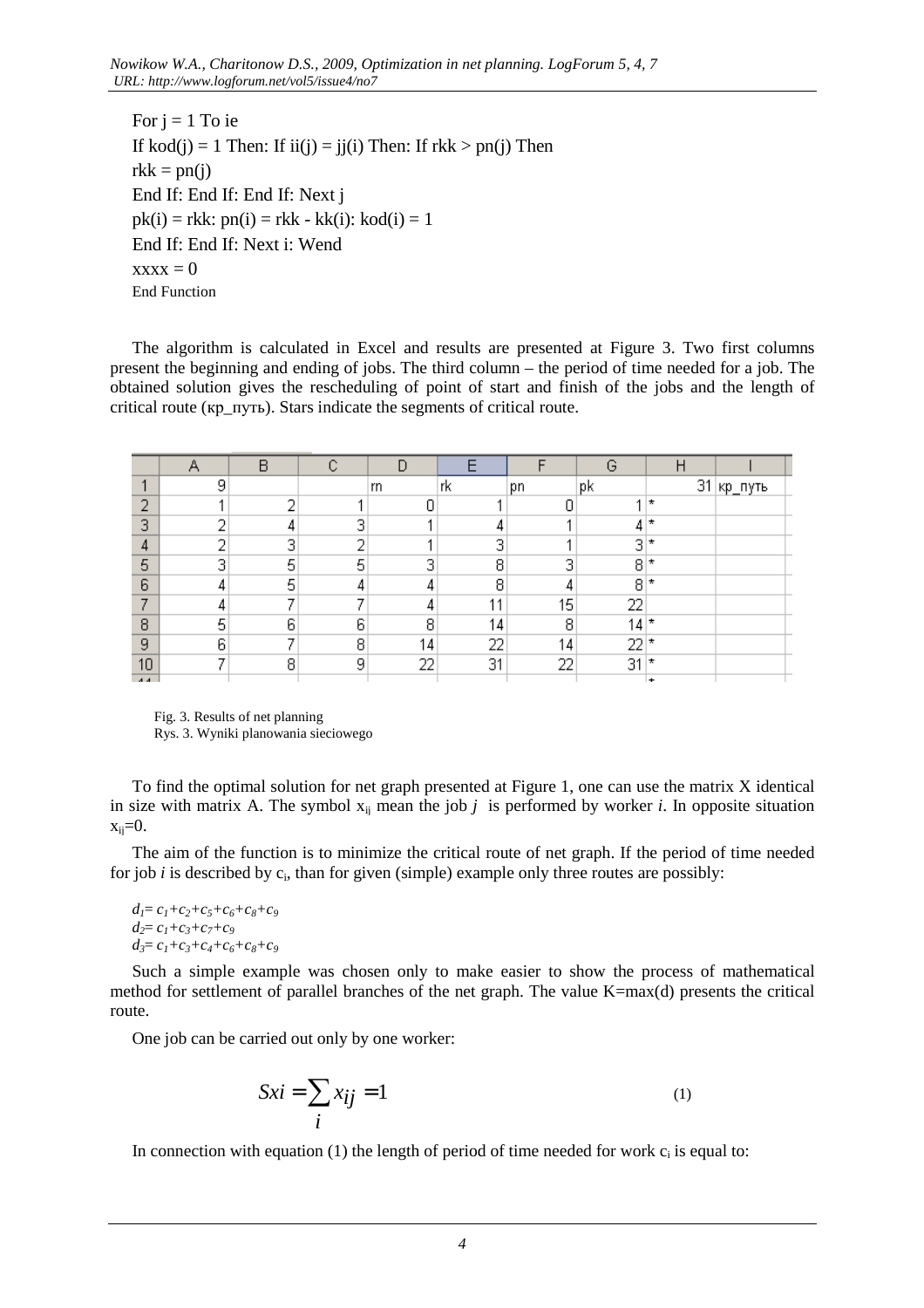$$
c_j = \sum a_{ij} x_{ij}
$$
 (2)

To prepare the optimist variant it is necessary to solve the equation to find the minimum value of K with limits  $(1)$  and  $(3)$ .

$$
Sxi = \sum_{j} x_{ij} = 1
$$
 (3)

The limitation (3) is very simple variant of this problem and allows only the condition that one worker can do one job.

This can be solved easily in Excel. The results are presented in Figure 4.

|    | Α               | B               |           | D               | E               | F               | G               | Н                |    | Ω   | ĸ |    | М | Ν         | O | P | Q  | R  | S  |     | U | ٧ | w  | Х  |    |
|----|-----------------|-----------------|-----------|-----------------|-----------------|-----------------|-----------------|------------------|----|-----|---|----|---|-----------|---|---|----|----|----|-----|---|---|----|----|----|
|    |                 |                 | Матрица А |                 |                 |                 |                 |                  |    |     |   |    |   | Матрица Х |   |   |    |    |    | Sxi | С |   | d1 | d2 | d3 |
| Ω  | 12              | 23 <sub>1</sub> | 6         | 13              | 5 <sup>1</sup>  | 2               | 23              | 12               | 11 |     | 0 | 0  | 0 |           |   | 0 | 0. | 0. | ΩI |     | 0 |   |    |    |    |
| 3  | 12              | 17              | 10        | 13              | 44              | 12              | 9               | 14 <sub>1</sub>  | 18 |     | 0 | 0  | 0 | 0         | 0 | 0 | 0  | 0  | 0  |     | 0 |   |    |    | 0  |
| 4  | 18 <sub>1</sub> | 13              | 22        | 13              | 16 <sup>1</sup> | 19              | 8               | 15 <sub>15</sub> | 18 |     | 0 | 0  | 0 | 0         | 0 | 0 | 0  | 01 | 0  |     | 0 |   | 0  |    |    |
| 5  | 10 <sub>1</sub> | 13 <sup>1</sup> | 16        | 14 <sub>1</sub> | 13              | 16 <sub>1</sub> | 13 <sup>°</sup> | 22               | 13 |     | 0 | 0  | 0 |           | 0 | 0 | 0  | 0  | 0  |     | 0 |   | 0  |    | 0  |
| 6  | 12              | 34              | 21        | 12              | 32              | 21              | 25              | 13               | 17 |     | 0 |    | 0 | 0         | 0 | 0 | 0  | 0  | 0  |     | 0 |   |    |    | 0  |
|    | 26 <sub>1</sub> | 13 <sup>1</sup> | 14.       | 11              | 21              | 9               | 14              | 17               | 15 |     | 0 | 0  | 0 | 0         | 0 | 0 | 0  | 0  | 0  |     | 0 |   |    |    | 0  |
| 8  | 14.             | 17              | 21        | 22              | 161             | 17              | 18              | 20               | 8  |     | 0 | 0. | 0 |           | 0 | 0 | 0  | 0  | 0  |     | 0 |   | 0  |    |    |
| 9  | 9               | 21              | 22        | 31              | 18              | 24              | 15              | 9                | 25 |     | 0 | n  | 0 |           | n | 0 | 0  | 0  | 0  |     | 0 |   |    |    | 0. |
| 10 | 30 <sup>1</sup> | 19              | 13        | 20              | $\overline{9}$  | 12              | 5               | 14               | 31 |     | 0 | 0  | 0 | 0         | 0 | 0 | 0  | 0  | 0  |     | 0 |   |    |    |    |
| 11 |                 |                 |           |                 |                 |                 |                 |                  |    |     |   |    |   |           |   |   |    |    |    |     |   |   |    |    |    |
| 12 |                 |                 |           |                 |                 |                 |                 |                  |    | Sxj | 0 | 0  | 0 |           | 0 | 0 | 0  | 0  | 0  |     |   | Ω | n  |    | 0  |
| 13 |                 |                 |           |                 |                 |                 |                 |                  |    |     |   |    |   |           |   |   |    |    |    |     |   | K |    |    |    |

 Fig. 4. Results from Excel (матрица A – Matrix A, матрица X – matric X) Rys. 4. Wyniki otrzymane w Excelu (матрица A – macierz A, матрица X – macierz X)

To find the solution one can use the function for searching of results, available in standard Excel, presented at Figure 5.

| Поиск решения                                                                                                                                                                          | <b>?IX</b>                                  |
|----------------------------------------------------------------------------------------------------------------------------------------------------------------------------------------|---------------------------------------------|
| B.<br>\$V\$12<br>Установить целевую ячейку:<br>ю<br>Равной: С максимальному значению<br>С значению:<br>• минимальному значению                                                         | Выполнить<br>Закрыть                        |
| Изменяя ячейки:<br>ъ,<br>\$K\$2:\$S\$10<br>Предположить<br>Ограничения:<br>$$K$12: $S$12 = 1$<br>Добавить<br>\$K\$2:\$S\$10 = двоичное<br>m<br>$$T$2:$T$10 = 1$<br>Изменить<br>Удалить | <b>Параметры</b><br>Восстановить<br>Справка |

Fig. 5. Dialog window of Search function in Excel Rys. 5. Okno dialogowe funkcji wyszukującej w Excelu

The results of these calculations are presented in Figure 6.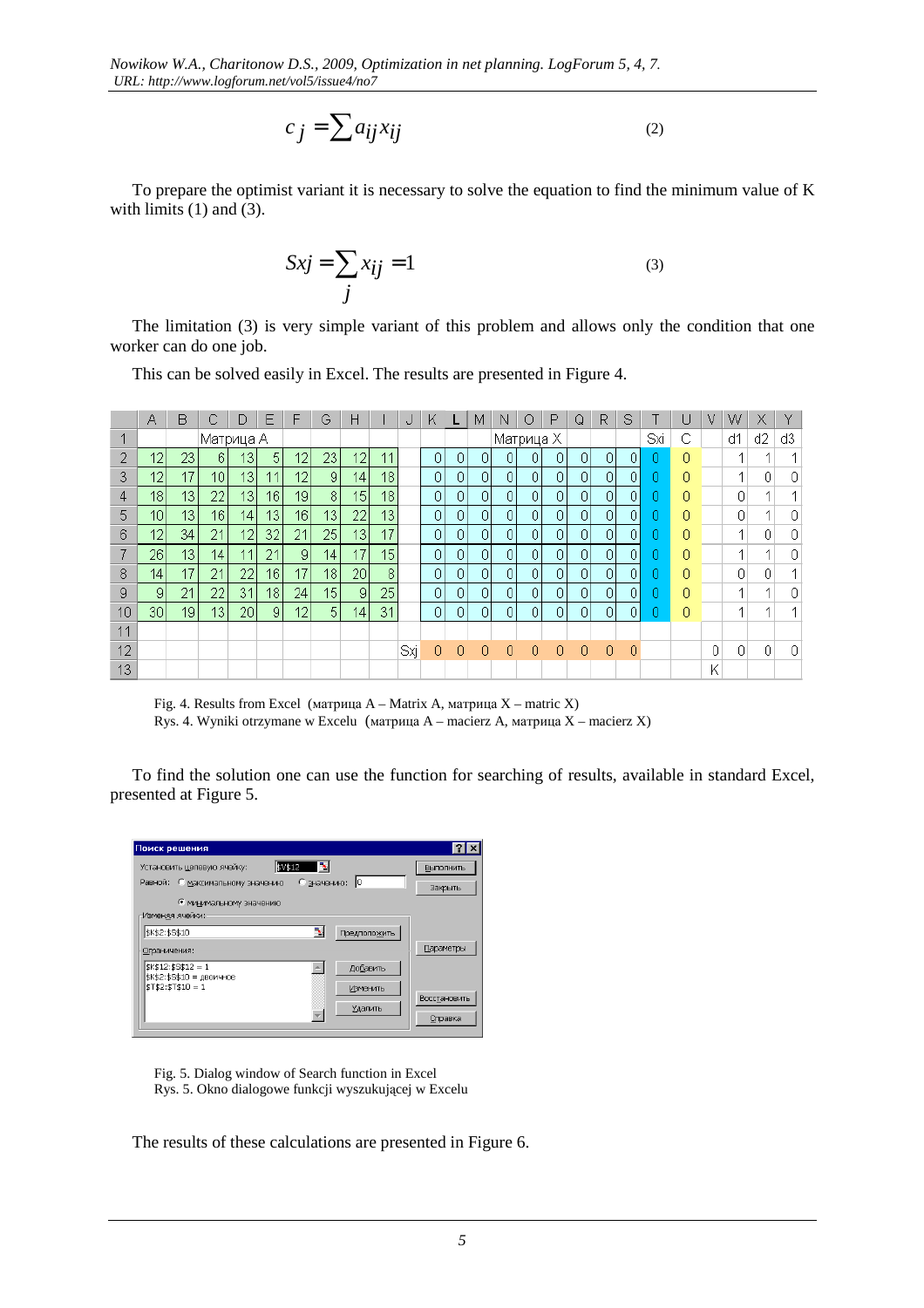|    | А  | B               |                 |     | F               | F  | G  | Н               |    |     | ĸ              |                | М  | N              | ◠        | P | Q              | R  | S   |   |                 | v  | w  | X  |    |
|----|----|-----------------|-----------------|-----|-----------------|----|----|-----------------|----|-----|----------------|----------------|----|----------------|----------|---|----------------|----|-----|---|-----------------|----|----|----|----|
|    |    |                 | Матрица А       |     |                 |    |    |                 |    |     |                |                |    | Матрица Х      |          |   |                |    | Sxi | С |                 | d1 | d2 | d3 |    |
| 2  | 12 | 231             | 6               | 13. | 5               | 12 | 23 | 12              | 11 |     |                | 0              | 0  | 0.             | $\Omega$ | 0 | 0              | 0  | 0   |   | 12 <sup>°</sup> |    |    |    |    |
| 3  | 12 | 7               | 10 <sub>1</sub> | 13  | 11              | 12 | 9  | 14              | 18 |     | 0              | 0              | 0  | $\overline{0}$ | 0        | 0 | 0              |    | 0   |   | 13              |    |    |    |    |
| 4  | 18 | 13 <sub>1</sub> | 22              | 13  | 16              | 19 | 8  | 15              | 18 |     | 0              | 0              | 0  |                | $\Omega$ | 0 | 0              | ∩  | 0   |   | 13              |    | Ω  |    |    |
| 5  | 10 | 13              | 16              | 14  | 13              | 16 | 13 | 22              | 13 |     | $\overline{0}$ |                | 0  | 0              | 0        | 0 | 0              | Ū  | 0   |   | 13              |    | 0  |    | 0  |
| 6  | 12 | 34              | 21              | 12  | 32              | 21 | 25 | 13              | 17 |     | 0              | 0              | 0  | 0              | $\Omega$ | 0 |                | n. | 0   |   | 18              |    | и  |    | 0  |
|    | 26 | 13 <sub>1</sub> | 14 <sub>1</sub> | 44  | 21              | 9  | 14 | 17              | 15 |     | 0              | $\overline{0}$ | 0. | 0              | $\Omega$ | и | 0              | n  | 0   |   | 9               |    |    |    | 0  |
| 8  | 14 | 17              | 21              | 22  | 16 <sub>1</sub> | 17 | 18 | 20              | 8  |     | 0              | -0             | 0  | 0              | 0        | 0 | 0              |    |     |   | 25              |    | 0  |    |    |
| 9  | 9  | 21              | 22              | 31  | 18              | 24 | 15 | 9               | 25 |     | $\Omega$       | 0              | 0  | $\overline{0}$ |          | 0 | $\overline{0}$ | n  | 0   |   | 14              |    | и  |    | 0  |
| 10 | 30 | 191             | 13 <sub>1</sub> | 20  | 9               | 12 | 5  | 14 <sub>1</sub> | 31 |     | $\overline{0}$ | 0              | и  | 0.             | $\Omega$ | 0 | 0              | Ū  | 0   |   | 8               |    |    |    |    |
| 11 |    |                 |                 |     |                 |    |    |                 |    |     |                |                |    |                |          |   |                |    |     |   |                 |    |    |    |    |
| 12 |    |                 |                 |     |                 |    |    |                 |    | Sxj |                |                |    |                |          |   |                |    | -1  |   |                 | 74 | 74 | 69 | 58 |
| 13 |    |                 |                 |     |                 |    |    |                 |    |     |                |                |    |                |          |   |                |    |     |   |                 | K  |    |    |    |

Fig. 6. Results in case – one worker per one job (матрица  $A$  – matrix A, матрица  $X$  – matrix X) Rys. 6. Wyniki przy założeniu – jeden pracownik jedna praca (матрица A – macierz A, матрица X – macierz X)

Values equal to 1 in matrix X presented at Figure 6 mean that the job *j* (columns) was performed by worker *i* (rows). Minimal critical route for this example is equal to 74.

To obtain the pessimistic variant of the case, it is necessary to exclude all  $x_{ii}$  for which the job *j* cannot be performed by worker *i*. In presented example these limits are valid for:

$$
x_{51}=0; x_{91}=0; x_{62}=0; x_{63}=0; \tag{4}
$$

The maximum of function K, calculated with defined limits (4), gives the pessimistic variant of the case.

In the presented example one worker can perform only one job as the presented net graph allows such situation. But there is a possibility, that with the smaller number of workers the net graph will be more optimized.

In such example it is necessary to assume that one worker can carry out more than one job. The key contribution to obtain this is to include parallelism into the matrix M. Each row *i* of that matrix represents the analyzed job and each column *j* represents the job connected with *i*. If the job *i* cannot be made at the same time as job *j*, then  $m_{ii}=1$ . In opposite situation  $m_{ii}=0$ . Diagonal m*ij* is always equal to 1. The matrix of parallelism M can be constructed according to different finish times of jobs, which is presented below. In the given example the matrix M can be fixed in such a way as presented at Figure 7.

|   |   |   |   |   |   | 0 |
|---|---|---|---|---|---|---|
| и |   | 4 |   |   |   | 0 |
| 4 |   |   |   | Ñ |   | 0 |
| 4 | N | 4 |   |   | 4 | 0 |
|   |   |   |   |   |   | 0 |
|   | N |   | Π |   |   | 0 |
| 4 |   | 4 |   |   |   | 0 |
|   |   |   |   |   |   | 0 |
|   |   |   |   |   |   | 4 |

Fig. 7. Matrix M Rys. 7. Macierz M

The first job cannot be performed by one worker at the same time with other jobs. The second job cannot be performed at the same time as jobs 1, 5, 6, 8 and 9. Matrix M is always symmetric.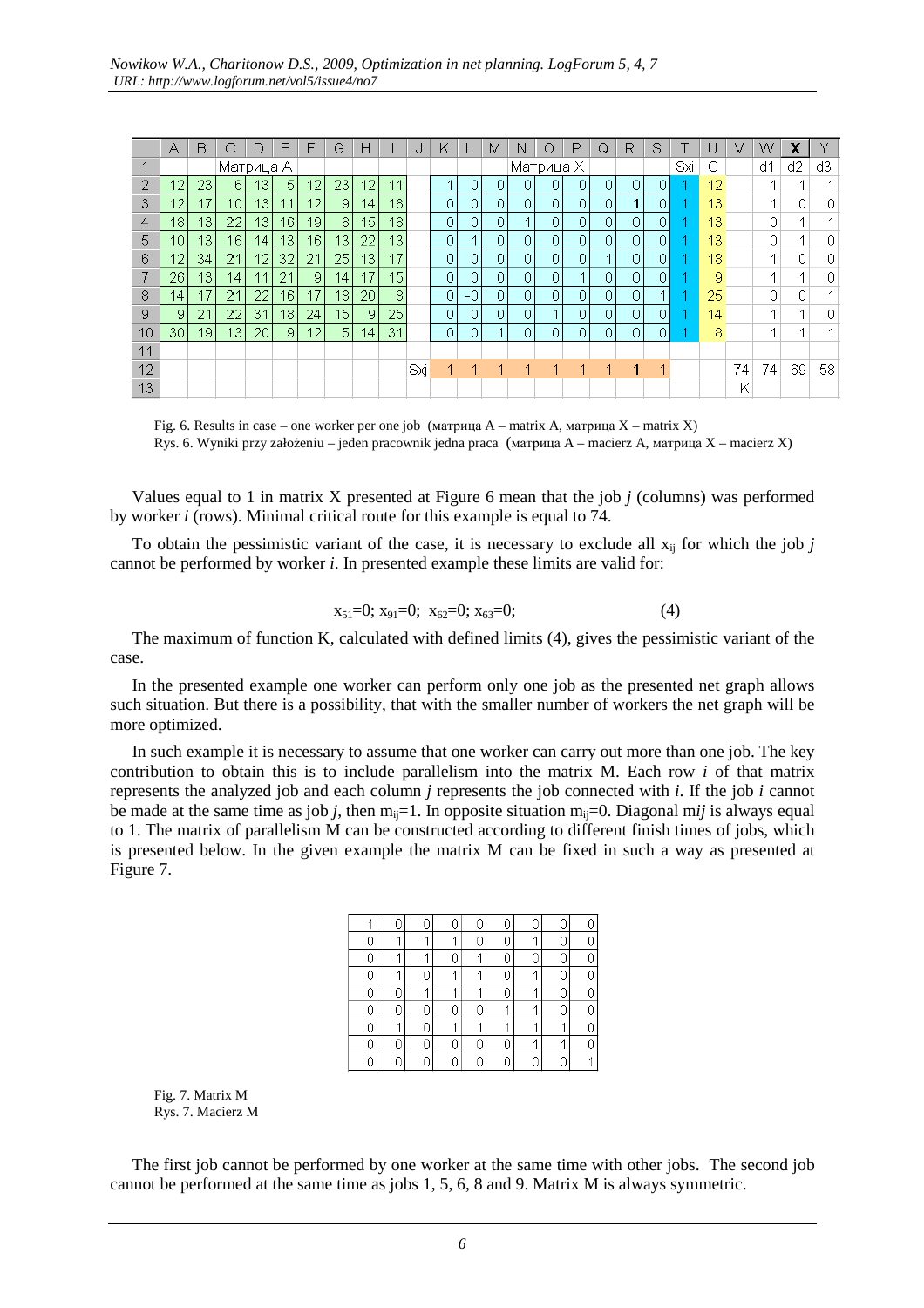There is no use in the process of optimization to prepare only the matrix of parallelism without any formal limitations. The matrix N is prepared based on matrix M:

$$
n_{mi} = \sum_{j} m_{nj} x_{ij}
$$
 (5)

The solution of the example by using the matrix N only gives different results if the constrain (3) will be changed to  $n_{mi} \leq 1$ .

The formula (5) of matrix N is calculated by the use of Macro function in VBA. The dialog input window of that function is presented at Figure 8.

| Поиск решения                                                                                                              | Ι×                      |
|----------------------------------------------------------------------------------------------------------------------------|-------------------------|
| \$V\$12<br>Установить целевую ячейку:<br>lo.<br>С значению:<br>Равной: С максимальному значению<br>• минимальному значению | Выполнить<br>Закрыть    |
| Изменяя ячейки:<br>$\mathbf{x}_i$<br>\$K\$2:\$S\$10<br>Предположить<br>Ограничения:                                        | Параметры               |
| $$K$12: $S$12 = 1$<br>Добавить<br>$$K$14: $S$22 \le 1$<br>\$K\$2:\$S\$10 = двоичное<br>Изменить<br>Удалить                 | Восстановить<br>Справка |

Fig. 8. Dialog window of Search function in Excel Rys. 8. Okno dialogowe funkcji wyszukującej w Excelu

The solution for optimistic variant is presented at Figure 9. The critical route is equal to 64. Comparing to previous results, obtained without matrix M, the value was lowered from 74 to 64 and the number of needed workers was lowered from 9 to 7.

|                | А  | B   | C  | D         | Ε  | F  | G  | Н              |                | J   | Κ              | L        | M | N              | О              | P         | Q              | R  | S           | т | U  | ν  | w  | X  | Y  |
|----------------|----|-----|----|-----------|----|----|----|----------------|----------------|-----|----------------|----------|---|----------------|----------------|-----------|----------------|----|-------------|---|----|----|----|----|----|
| 1              |    |     |    | Матрица А |    |    |    |                |                |     |                |          |   |                |                | Матрица Х |                |    |             |   | С  |    | d1 | d2 | d3 |
| 2              | 12 | 23. | 6  | 13        | 5  | 12 | 23 | 12             | 11             |     | $\circ$        | 0.       | 0 | 0              | 0              | 0         |                | 0  | 0           |   | 12 |    |    |    | 1  |
| 3              | 12 | 17  | 10 | 13        | 11 | 12 | 9  | 14             | 18             |     | 0              | 0        | 1 | 0              | 0              | 1         | 0              | 0  | 0           |   | 13 |    |    | 0  | 0  |
| $\overline{4}$ | 18 | 13  | 22 | 13        | 16 | 19 | 8  | 15             | 18             |     | $\overline{0}$ | 0        | 0 | 0              | 0              | 0         | 0              | 0  | 0           |   | 10 |    | 0  | 1  | 1  |
| 5              | 10 | 13  | 16 | 14        | 13 | 16 | 13 | 22             | 13             |     | $\overline{0}$ |          | 0 | 0              | 0              | 0         | 0              | 0  | 0           |   | 11 |    | 0  |    | 0  |
| 6              | 12 | 34  | 21 | 12        | 32 | 21 | 25 | 13             | 17             |     | 1              | 0        | 0 | 0              | $\overline{0}$ | 0         | 0              | 0  | 0           |   | 16 |    | 1  | 0  | 0  |
| 7              | 26 | 13  | 14 | 11        | 21 | 9  | 14 | 17             | 15             |     | $\overline{0}$ | $\theta$ | 0 | 1              | 0              | 0         | 0              | 0  | 0           |   | 12 |    | 1  | 1  | 0  |
| 8              | 14 | 17  | 21 | 22        | 16 | 17 | 18 | 20             | 8              |     | $\overline{0}$ | $\theta$ | 0 | 0              | 1              | 0         | 0              | 0  | 0           |   | 23 |    | 0  | 0  | 1  |
| 9              | 9  | 21  | 22 | 31        | 18 | 24 | 15 | $\overline{9}$ | $\overline{2}$ |     | 0              | 0        | 0 | 0              | 0              | 0         | 0              | 1  | 1           |   | 9  |    | 1  | 1  | 0  |
| 10             | 30 | 19  | 13 | 20        | 29 | 12 | 5  | 14             | 31             |     | 0              | 0        | 0 | Ō              | 0              | 0         | 0              | 0  | 0           |   | 2  |    | 1  | 4  | 1  |
| 11             |    |     |    |           |    |    |    |                |                |     |                |          |   |                |                |           |                |    |             |   |    |    |    |    |    |
| 12             |    |     |    |           |    |    |    |                |                | Sxi | 1              |          | 1 | 1              | 1              | 1         | 1              | 1  | $\mathbf 1$ |   |    | 64 | 64 | 56 | 47 |
| 13             |    |     |    | Матрица М |    |    |    |                |                |     |                |          |   |                |                |           |                |    |             |   |    | K  |    |    |    |
| 14             |    | 0   | 0  | 0         | 0  | 0  | 0  | 0              | 0              |     | 0              | 0        | 0 | 0              | 1              | 0         | 0              | οI | 0           |   |    |    |    |    |    |
| 15             | 0  |     | 4  | -1        | 0  | 0  |    | 0              | 0              |     | $\overline{1}$ |          | 0 | 1              | 0              | 1         | 0              | 0  | 0           |   |    |    |    |    |    |
| 16             | 0  |     |    | 0         |    | 0  | 0  | 0              | 0              |     | 0              |          | 0 | $\overline{1}$ | 0              | 0         | $\overline{1}$ | 0  | 0           |   |    |    |    |    |    |
| 17             | 0  |     | 0  |           |    | 0  |    | 0              | 0              |     | 1              | 0        | 0 | $\mathbf 1$    | 0              |           | 1              | 0  | 0           |   |    |    |    |    |    |
| 18             | 0  | 0   |    | 4         |    | 0  |    | 0              | 0              |     | 1              |          | 0 | 0              | 0              |           |                | 0  | 0           |   |    |    |    |    |    |
| 19             | 0  | 0   | 0  | 0         | 0  |    |    | 0              | 0              |     | 1              |          | 0 | 0              | $\overline{0}$ | 0         | 0              | 0  | 0           |   |    |    |    |    |    |
| 20             | 0  |     | 0  | 1         |    | 4  |    |                | 0              |     | 1              |          | 0 | 1              | 0              | 1         | 1              | 1  | 0           |   |    |    |    |    |    |
| 21             | 0  | 0   | 0  | 0         | 0  | 0  |    |                | 0              |     | 1              | 0        | 0 | 0              | $\overline{0}$ | 0         | 0              | 1  | 0           |   |    |    |    |    |    |
| 22             | 0. | 0   | 0  | 0         | 0  | 0  | 0  | 0              |                |     | 0              | 0        | 0 | 0              | 0              | 0         | 0              | 1  | 0           |   |    |    |    |    |    |
| 23             |    |     |    |           |    |    |    |                |                |     |                |          |   |                | Матрица N      |           |                |    |             |   |    |    |    |    |    |

Fig. 9. Solution obtained by using the matrix of parallelism M (матрица A, X, M, N respect. matrix A, X, M, N) Rys. 9. Rozwiązanie otrzymane przy użyciu matrycy M (матрица A, X, M, N odpowiednio macierz A, X, M, N)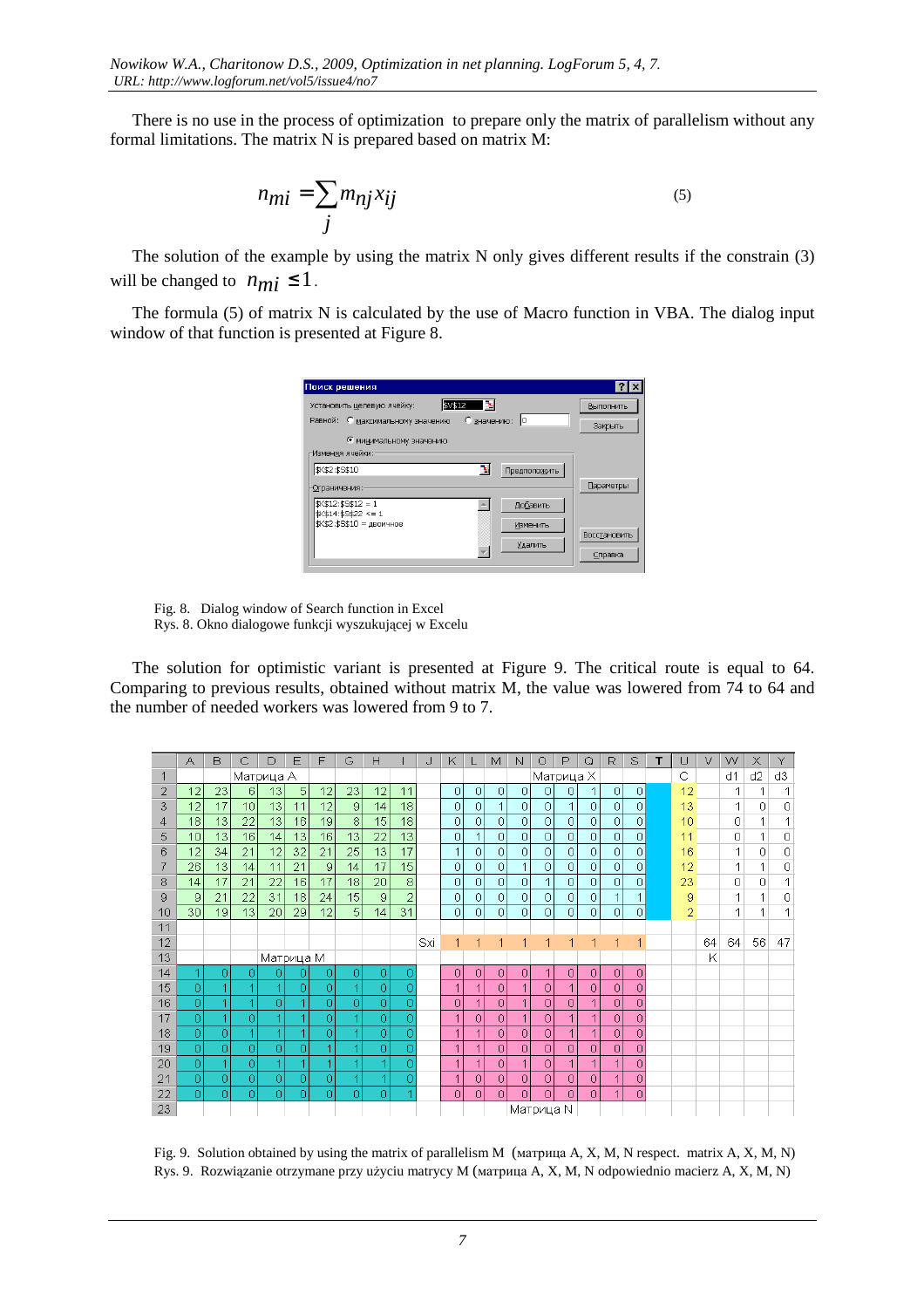To obtain the pessimistic variant of this case the function K is to be maximized with additional constrains (4).

 The obtained results of optimistic and pessimistic variants optimize only the length of critical route. At the same time when using the matrix of parallelism it is necessary to optimize considering the jobs, not included in critical route. This complementary optimization can be processed by achieving the minimum  $\sum c_j$  with additional constrain of  $K \leq K_{\text{onm}}$ , where  $K_{\text{onm}}$  is the importance *j*

for the process of optimization of critical route.

To obtain the final solution of full optimization of the process it is necessary to use the algorithm for calculation of critical route which includes simultaneously the earlier and later start and finish times of the jobs. Assuming:

PK – earlier start time,

 $\Pi K -$  later start time.

PH – earlier finish time,

 $\Pi H -$  later finish time,

The matrix of parallelism M can be automatically calculated by the use of following algorithm (in the algorithm the vectors КПН and КРК are additionally included):

- 1. KIIH = 0; KPK = 0 for  $i \forall$ ,  $m = 1$
- 2. Fixing the job  $i = 1$ ,  $m_{11} = 1$
- 3. if  $\overline{IJK}_i \leq \overline{PH}_j$ , then  $m_{ij} = 0$  for  $\forall j \neq i$ , in the opposite situation p. 4
- 4. if  $PH_i \geq HK_j$ , then  $m_{ij} = 0$  for  $\forall j \neq i$ , in the opposite situation p. 5
- 5. if  $K\Pi H_j \neq 1$  and  $K\Gamma K_i \neq 1$  and  $\Gamma K_j \leq \Pi H_i$ , then  $m_{ij} = 0$  for  $\forall j \neq i$ ,  $K\Pi H_i = 1$ ,

 $KPK<sub>j</sub> = 1$ , in the opposite situation p. 6

6. if  $K\Pi H_i \neq 1$  and  $K\overline{PK}_j \neq 1$  and  $\overline{PK}_i \leq \overline{I} H_j$ , then  $m_{ij} = 0$  for  $\forall j \neq i$ ,  $K\Pi H_j = 1$ ,

 $KPK<sub>i</sub> = 1$ , in the opposite situation p. 6

7.  $i = i + 1$ , go to p. 3.

Presented methodology of using the matrix of parallelism gives the possibility to optimize the net graph according to numbers of parallel chains, because the quantity in the matrix is defined by the quantity in each row of the matrix. To lower the number of parallel chains it is necessary to transfer only one branch of the net graph with one value in matrix M into critical route. The choice of essential branch of the net graph can be made by analyzing all available variant and choosing the most optimal one. Such a work cannot be made only by using the tools available in Excel; therefore it is necessary to carry out a double cycle of the process of optimization. In the process of preparing the needed program the most important part of the task is to create the algorithm for optimization conducted by implementation the methodology of two cycles.

#### **SUMMARY**

The presented methodology of optimization of logistic chains is based on key matrix of parallelism, which enables to fully formalize the process of optimization of any complex system, including the